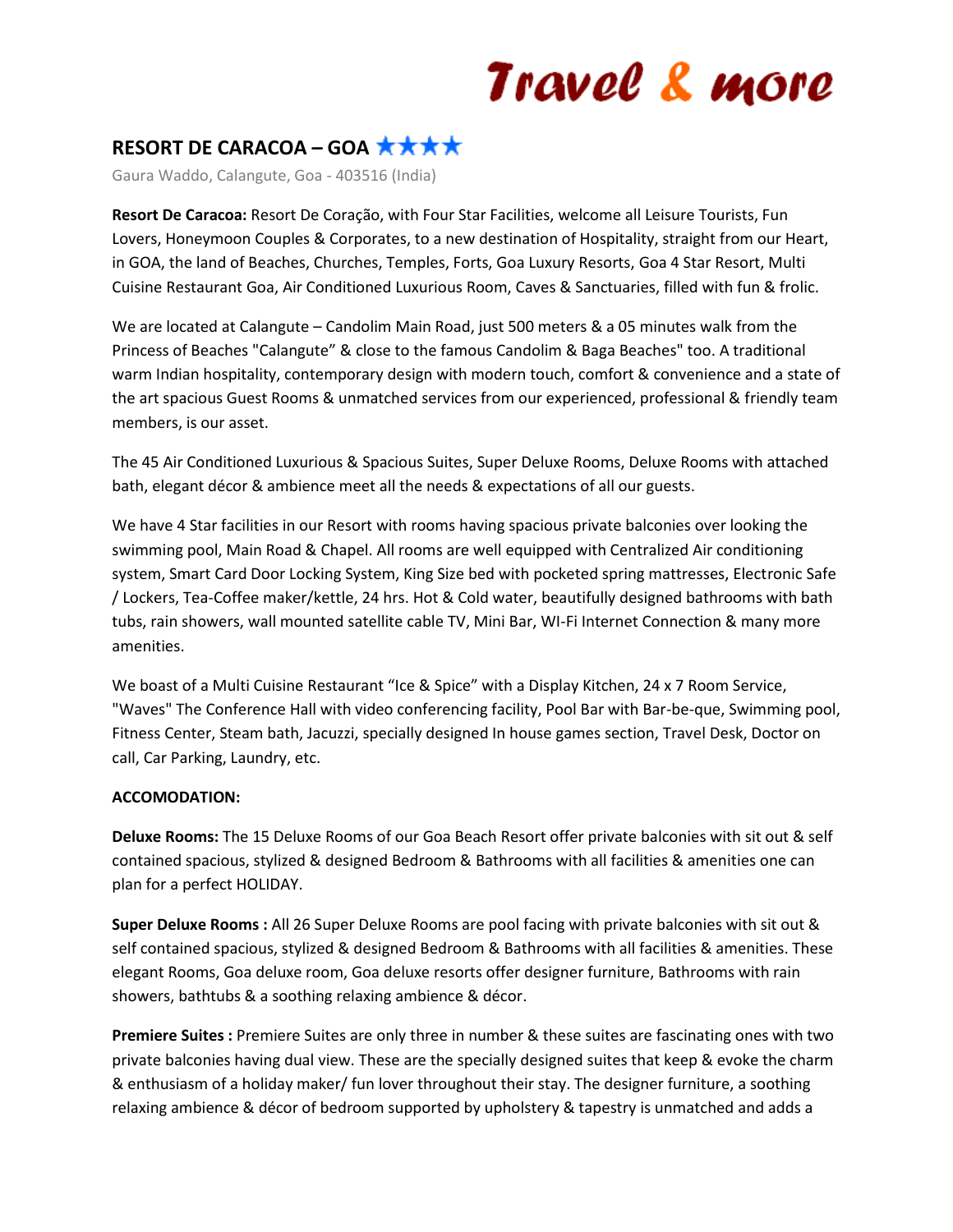# Travel & more

modern era character to it .The Bathrooms with rain showers and bathtubs enhance the character of the suites.

**Temptation Suite :** Our Temptation Suite is specially designed for the honeymoon couples & for those couples who want to revoke & enchant their memories of love & peace. The suite with a terrific artistic ambience & décor is supported by the colour scheme & contemporary designed furniture with all facilities & amenities one can think of a perfect Honeymoon. The spacious modern bathroom with a King size bath tub with rain shower is another breathtaking setup of this suite.

### **FACILITIES & AMENITIES:**

- •Centralized Air conditioning system
- •Smart card full proof door locking system
- •King Size bed with pocket spring mattresses
- •Mini Bar
- •Spa
- •Electronic Safe Vault
- •Tea-Coffee maker/ kettle
- •24 Hrs. Hot & Cold running water
- •Bath tubs/Body Jets/ Rain Shower
- •Wall mounted 32" & 40" LCD TV with satellite link
- •Wi-Fi Internet Connection
- •Conference Hall with Video Conferencing Facility
- •Banquet Hall
- •Multi Cuisine Restaurant with Display Kitchen
- •24 x 7 Room Service
- •Pool Bar with Bar-be-que
- •Swimming pool
- •Steam bath & Jacuzzi